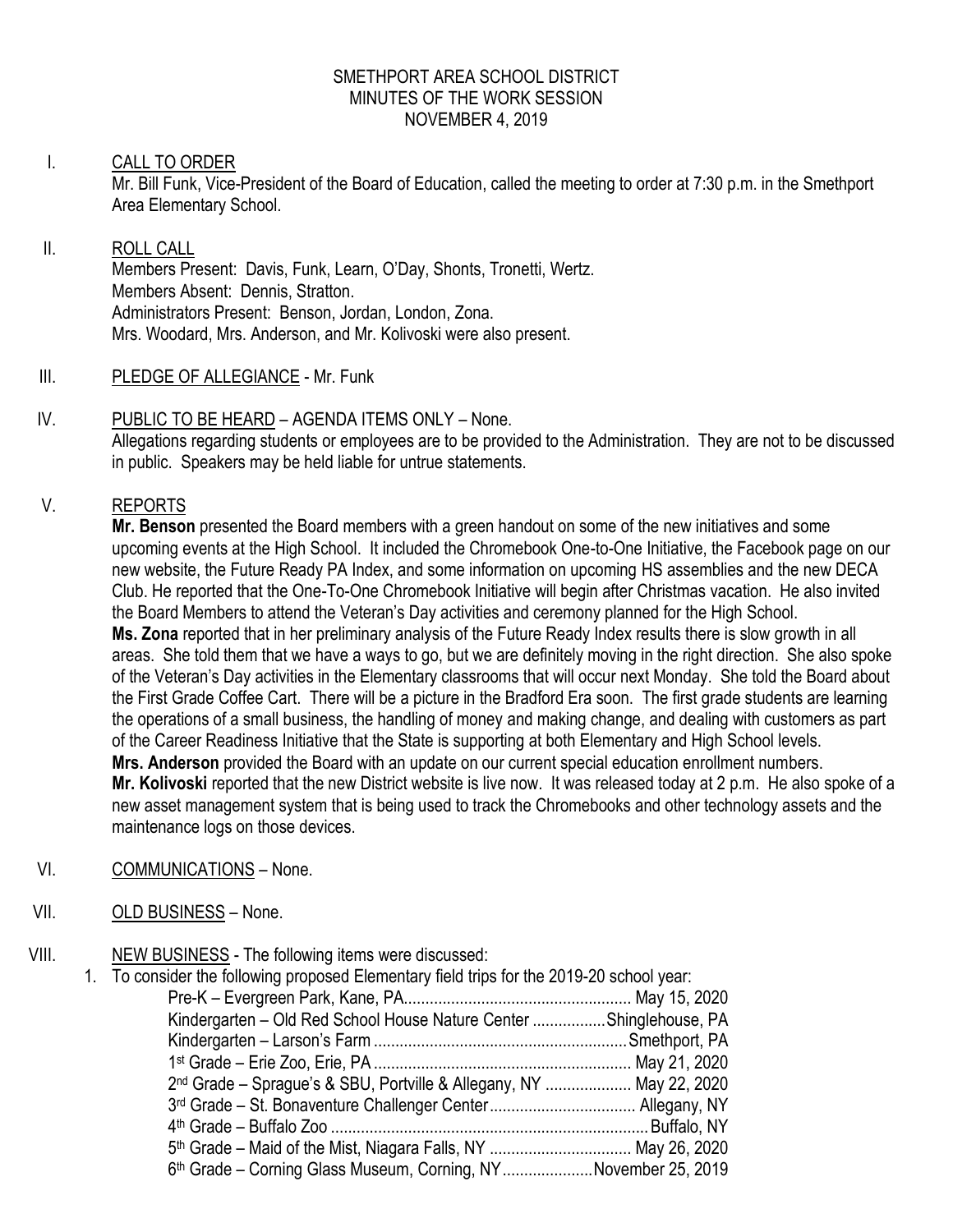Minutes of the Work Session November 4, 2019 Page 2

> 2. To consider approving the following addition(s) to the Substitute Teacher list for the 2019-20 school year (pending proper paperwork):

Brianna Scott, Smethport, Emergency Certification

3. To consider approving the following addition(s) to the Support Staff Substitute list for the 2019-20 school year (pending proper paperwork):

Bethany Frame, Smethport, Teacher's Aide / Clerical Katie Watson, Smethport, Teacher's Aide / Clerical & Cafeteria

- 4. To consider approving the following Coaching Supplemental positions for the 2019-20 school year: Assistant Baseball Coach ........................................................................................ Volunteer Assistant Baseball Coach......................................................................... Volunteer Assistant Basketball Coach...................................................................... Volunteer Assistant Softball Coach ......................................................................... Varsity "S" Advisor or (2) Varsity "S" Co-Advisors ....................................................
- 5. To consider a Medical Leave of Absence from Rick Woodring from December 16, 2019 to approximately February 23, 2020.
- 6. To consider a Letter of Retirement from Suzanne Wallace effective at the end of the day on January 3, 2020.
- 7. To consider an agreement to be a hosting site for Pitt-Bradford School Nursing Practicum.
- 8. To consider approving Mr. London's Act 45 training and credit by attending the 2019 SAS Institute Building Strong Career Pathways at a cost of \$150 added to the conference costs.
- 9. To consider approving a World Affairs field trip to Pittsburgh for two (2) high school students on November 12-13, 2019.

#### **COMMENDATIONS**:

- $\geq$  Congratulations to Connor Alfieri on qualifying for the PIAA Class AA State Championships. He placed 13<sup>th</sup> in the PA West Region Championship. Connor placed 17<sup>th</sup> at the PIAA State Golf Championships two-day tournament. Great season!
- Congratulations to Heather Lawrence and Tucker Morgan for representing Smethport at the Flaming Foliage Festival on October 12<sup>th</sup>.
- Congratulations to the Jr. High Student of the Month Faith Miller and the High School Student of the Month Jordan Pavlock. They will be attending our Regular Board Meeting next week.
- ≻Congratulations to the Boys' Varsity Cross Country team for being named NTL Champions for the 5<sup>th</sup> year in a row. Congrats and Good Luck to Jordan Pavlock and Ethan Nannen who medaled at Districts which qualified them for the State Meet in Hershey on November 2<sup>nd</sup>.